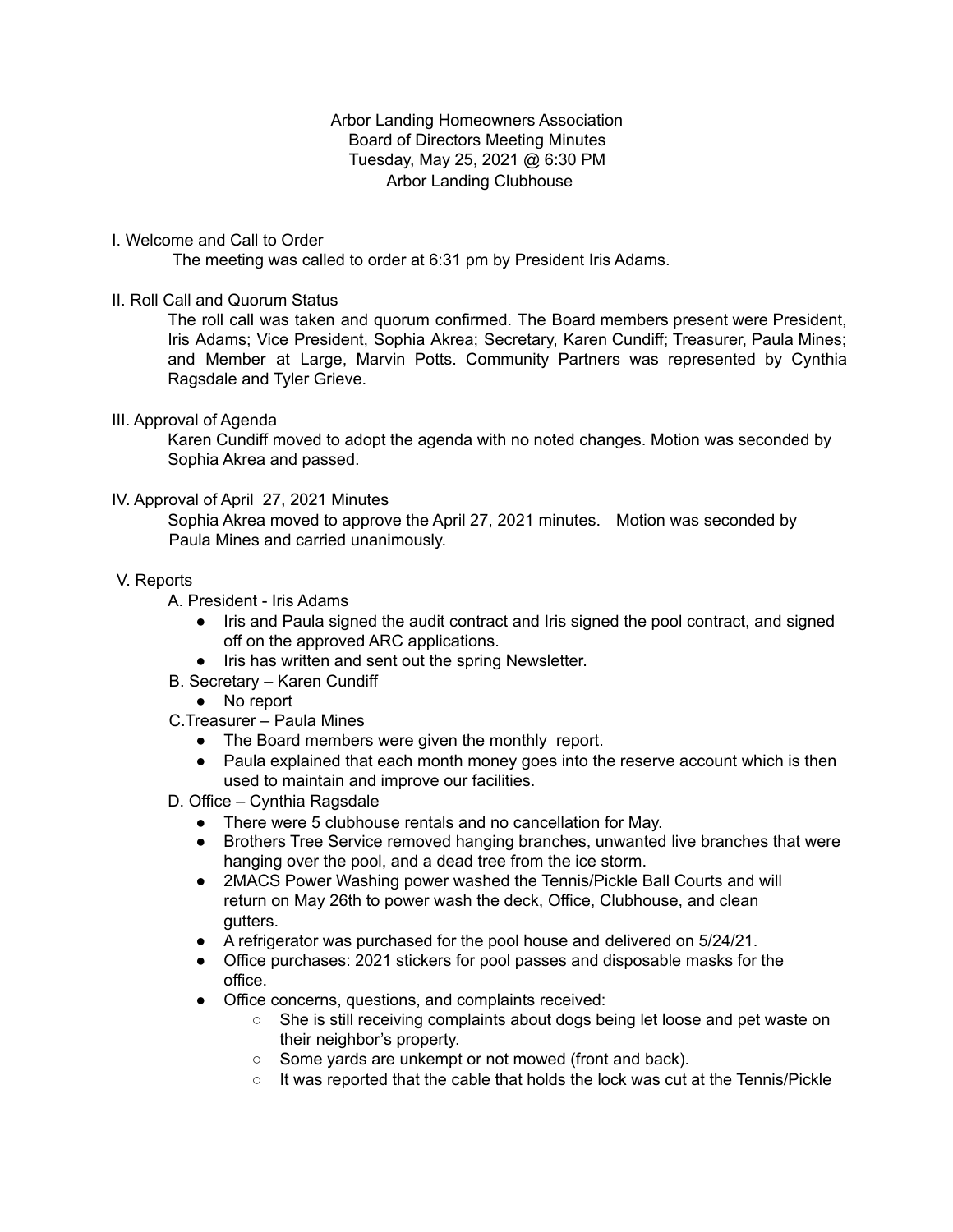Ball Courts and was replaced with a chain by a resident. The gate has been left open a few times this month. Cynthia will email all members with keys and remind them to lock the gate. The Board will purchase a chain and return the current one to the resident.

- The resident that replenished the flowerpots surrounding the pool with flowers has offered to do it again this year.
- The Handyman, Marvin Potts, painted the steps leading to the Tennis/Pickle Ball Courts to prevent a tripping hazard. He also stabilized the fallen Neighborhood Watch Sign on Ironbridge Parkway near the Lidl entrance.
- The phone is not working at the Pool House, so Cynthia contacted Comcast and they will be out to check it on Thursday.

# E. Committees

- 1. Social
	- Barbara Savage, the former head of the social committee, has volunteered to return to this position with her committee members. Events will be subject to Covid guidelines as things open up.
	- All Committee chairpersons will be encouraged to attend Board meetings.
- 2. ARC
	- Nothing major to report. All applications are being handled by the committee by email in a timely manner.
	- Richard Ramos, ARC chairman, will contact all ARC committee members to verify their willingness to continue to serve in this capacity so he will have an updated list.
	- Tyler requested that, after a majority of the committee has voted on an application, Richard notify *all* members of the decision BEFORE the homeowner is notified.
	- Tyler has received an appeal from the homeowner who has a garden on the side of his yard rather than in the back per regulations. The whole ARC committee needs to vote on this.
- VI. Management Tyler Grieve -Violations
	- In the next week, Tyler will email the Board members regarding ongoing violations with two or three warning letters. He stated that there are only five or six of these.

## VII. Old Business

- A. Water Leak near Tennis/Pickle Ball Courts
	- The leak has occurred twice.
	- Douglas Aquatics said it is not from the pool.
	- The plumber did not find a reason for the leak. It is not from the sprinkler system.
	- Chesterfield County Utilities will look at it again. We need to keep an eye on our water bill concerning this.
- B. Clubhouse TV Channels
	- It was requested by a renter that ALHOA add ESPN to the Clubhouse TV channel selection.
	- Cynthia obtained a quote from Verizon of \$281.46/month. The Board felt that this was high.
	- Iris Adams will follow up on this. We need 4 phone lines, internet, and TV with ESPN.